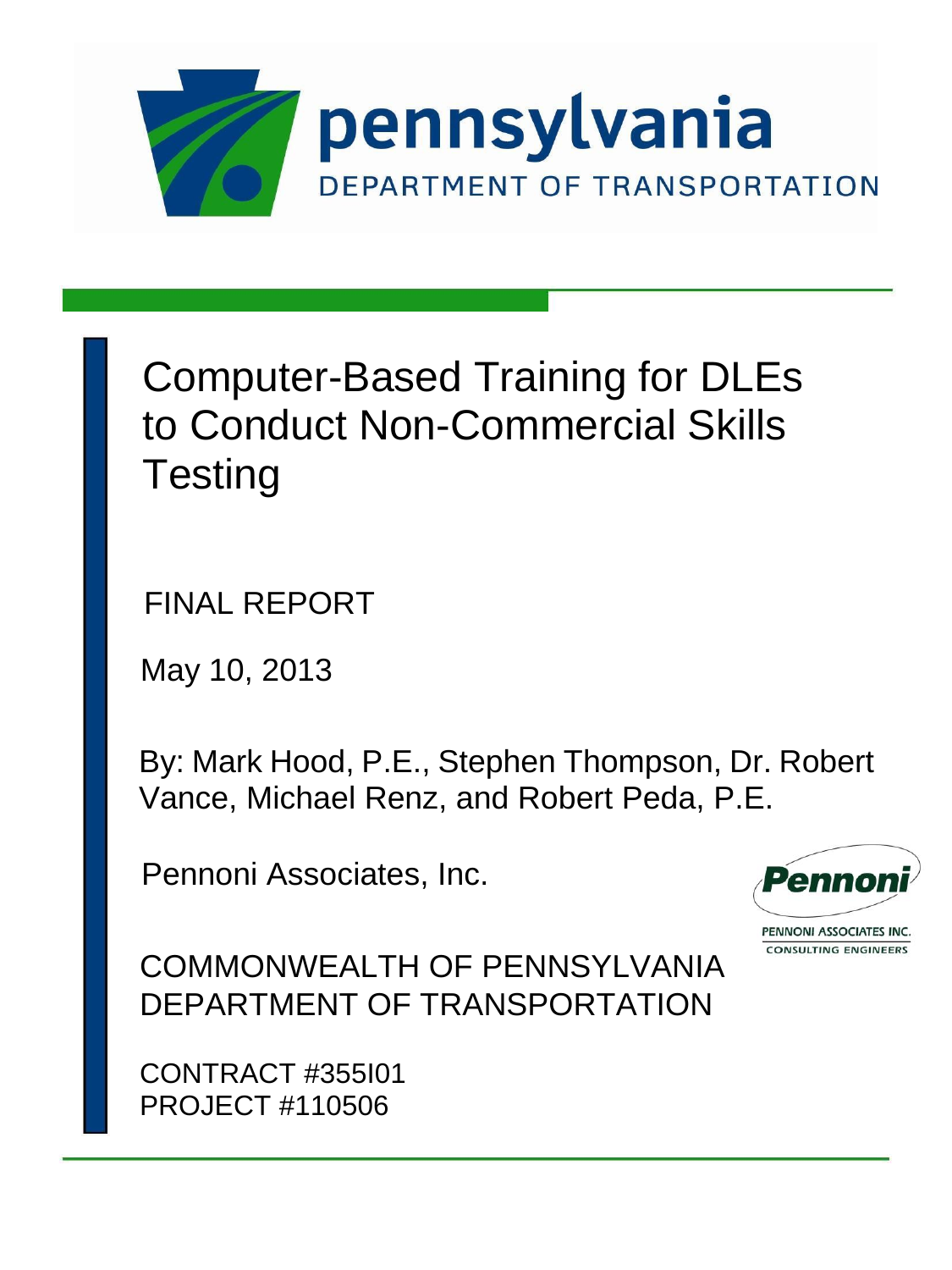**Technical Report Documentation Page**

| 1. Report No.                                                                                                                             | 2. Government Accession No. | 3. Recipient's Catalog No.            |  |
|-------------------------------------------------------------------------------------------------------------------------------------------|-----------------------------|---------------------------------------|--|
| PA-2013-002-110506                                                                                                                        |                             |                                       |  |
| 4. Title and Subtitle                                                                                                                     |                             | 5. Report Date<br>May 10, 2013        |  |
| Computer-Based Training for DLEs to Conduct Non-Commercial Skills<br>Testing                                                              |                             | 6. Performing Organization Code       |  |
| 7. Author(s)<br>Mark Hood, P.E., Stephen Thompson, Dr. Robert Vance, Michael Renz, and<br>Robert Peda, P.E.                               |                             | 8. Performing Organization Report No. |  |
| 9. Performing Organization Name and Address<br>Pennoni Associates, Inc.                                                                   |                             | 10. Work Unit No. (TRAIS)             |  |
| 2571 Park Centre Boulevard, Suite 2<br>State College, PA 16801                                                                            |                             | 11. Contract or Grant No.             |  |
|                                                                                                                                           |                             | 355101 - 110506                       |  |
| 12. Sponsoring Agency Name and Address                                                                                                    |                             | 13. Type of Report and Period Covered |  |
| The Pennsylvania Department of Transportation                                                                                             |                             | Final Report: 8/31/2012 - 5/12/2013   |  |
| Bureau of Planning and Research<br>Commonwealth Keystone Building<br>400 North Street, 6 <sup>th</sup> Floor<br>Harrisburg, PA 17120-0064 |                             | 14. Sponsoring Agency Code            |  |
| <b>15. Supplementary Notes</b>                                                                                                            |                             |                                       |  |

**PennDOT Technical Contacts: Danielle Klinger, [daklinger@pa.gov,](mailto:daklinger@pa.gov) 717-346-9510; Scott Shenk, [rshenk@pa.gov,](mailto:rshenk@pa.gov) 717-705- 5358**

## **16. Abstract**

The purpose of the *Computer-Based Training for DLEs to Conduct Non-Commercial Skills Testing* project was to develop a computer-based, modular training program that would transfer knowledge about the latest driver licensing laws, regulations, and driver's skills test administration procedures to newly hired Driver License Examiners (DLE), as well as experienced DLEs. The training curriculum also includes tips for managing emerging social issues such as language barriers and physiological challenges, and includes examiner intervention strategies. Quick reference material highlighting DLE responsibilities and techniques for administering a non-commercial Class C driver's skills test was also developed as part of this project.

Following an extensive literature search and survey of other state practices for training DLEs, the training curriculum was developed. It includes two separate computer-based courses: a three-hour course for newly hired and promoted DLEs; and a onehour refresher course for experienced DLEs. Each course is modular in format, with each module containing its own knowledge assessment and evaluation, assisting trainees with retaining new knowledge and gauging their success as they progress through the training. A blended learning experience is planned in a classroom setting for new DLEs. New DLE computer-based training sessions are planned to be facilitated by an experienced DLE who leads group discussion of the training topics. New DLEs will engage the computer-based course modules with other new DLEs present, as well as an experienced DLE, facilitating in-person discussion about the training content. The modular format of the refresher course will serve experienced DLEs who will be able to engage the content as they are able to fit modules into their busy schedules. The new DLE course includes five modules: (1) The Driver License Examiner; (2) The Applicant; (3) Driver's Skills Test Preparations; (4) The Driver's Skills Test, and; (5) Post-Test and Tools. The refresher course includes these three modules: (1) Introduction, DLE Overview, and Applicants; (2) Driver's Skills Test Preparation and Procedures, and; (3) Scoring a Driver's Skills Test, and DLE Interventions.

| 17. Key Words<br>Driver License Examiner; Class C License; Driver's Skills Test; Training;<br>Computer-Based Training; Curriculum; Learning; Knowledge; Regulations;<br>Procedures; Quick Reference Guide |                                      | <b>18. Distribution Statement</b><br>No restrictions. This document is available<br>from the National Technical Information Service,<br>Springfield, VA 22161 |           |
|-----------------------------------------------------------------------------------------------------------------------------------------------------------------------------------------------------------|--------------------------------------|---------------------------------------------------------------------------------------------------------------------------------------------------------------|-----------|
| 19. Security Classif. (of this report)                                                                                                                                                                    | 20. Security Classif. (of this page) | 21. No. of Pages                                                                                                                                              | 22. Price |
| Unclassified                                                                                                                                                                                              | Unclassified                         | 3                                                                                                                                                             | N/A       |
| <b>Form DOT F 1700.7</b>                                                                                                                                                                                  | $(8-72)$                             | Reproduction of completed page authorized                                                                                                                     |           |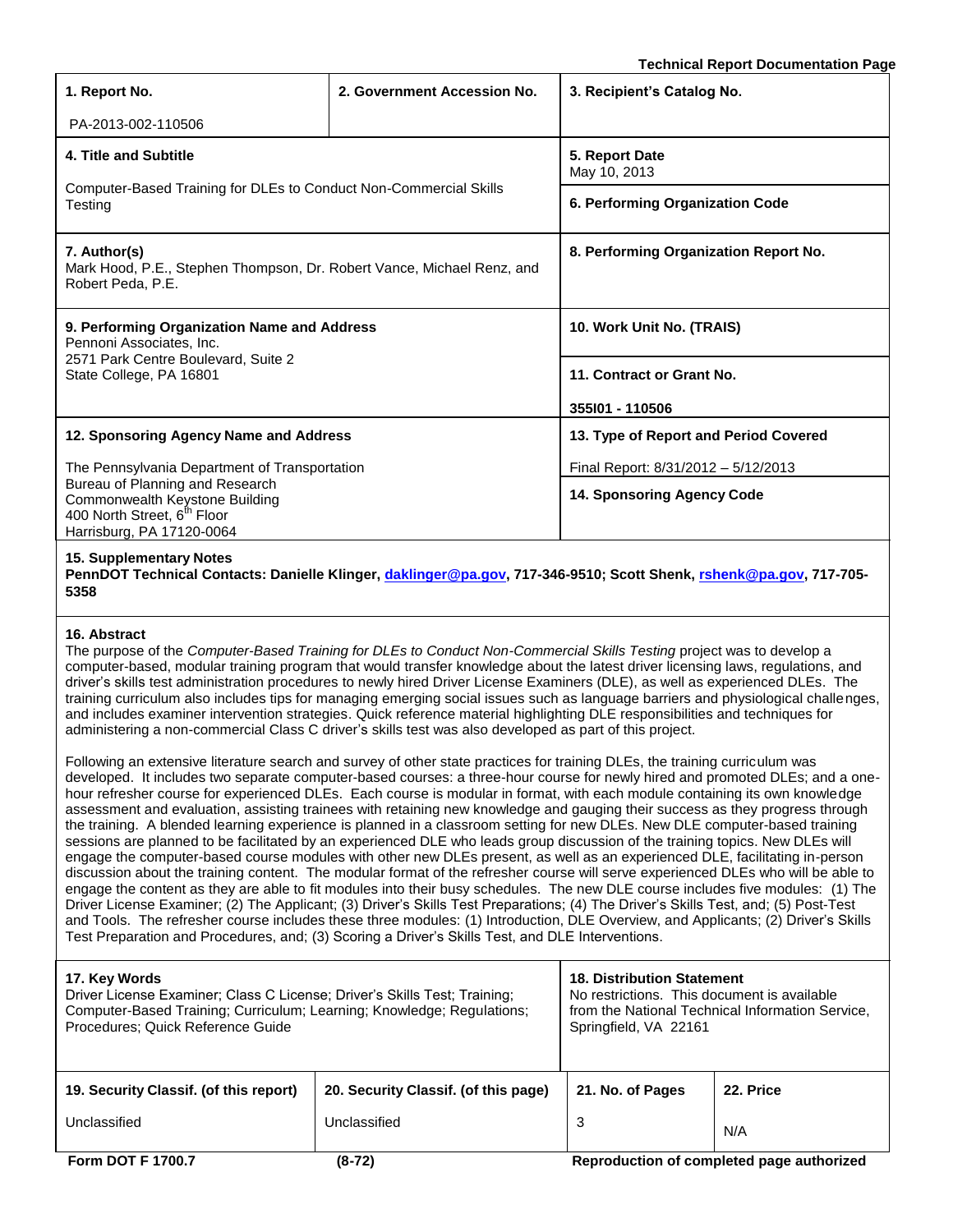

## **Executive Summary**

The Pennsylvania Department of Transportation (PennDOT) sought to develop a standardized training program for Driver License Examiners (DLE) to administer the non-commercial Class C driver's skills test. This Computer-Based Training for DLEs to Conduct Non-Commercial Skills Testing project was accomplished with the following guiding goals:

- 1. To research and provide an effective, standardized computer-based training course for newly hired/promoted DLEs that teaches them how to administer a noncommercial Class C driver's skills test;
- 2. To develop a refresher course for DLEs that PennDOT can administer on an as-needed basis; and
- 3. To develop quick reference material of DLEs responsibilities and techniques for administering a non-commercial Class C driver's skills test.

Standardized training will help to ensure that all of the requirements for administering the test are communicated in an effective and consistent manner. A computer-based, modular training program will offer knowledge about the latest laws, regulations, and test administration procedures. The training curriculum that was developed also includes tips for managing emerging social issues such as language barriers and physiological challenges, and includes examiner intervention strategies.

To complete this project, the Research Team accomplished five tasks:

- Task 1: Literature Search and Survey of Other States
- Task 2: Develop Training Curriculum for Newly Hired/Promoted DLEs
- Task 3: Develop Refresher Training for DLEs
- Task 4: Presentation of Findings and Training Materials
- Task 5: Final Report: Finalize the New DLE Training and Refresher Training Curriculum

Literature from several domains was reviewed for pertinence to the development of training for DLEs. The literature domains included:

- Instructional design and methods
- Psychology, health, and human factors
- Driving safety and crashes
- Assessment and evaluation
- Adult education
- Vehicle technologies and equipment
- Driver licensing policies and practices

Pertinent articles were separated into two major categories: Training Practices, and; Driver License Trainees – Knowledge, Skills, Training, and Testing. The literature was further divided into subcategories within these main categories. The Training Practices literature included the categories: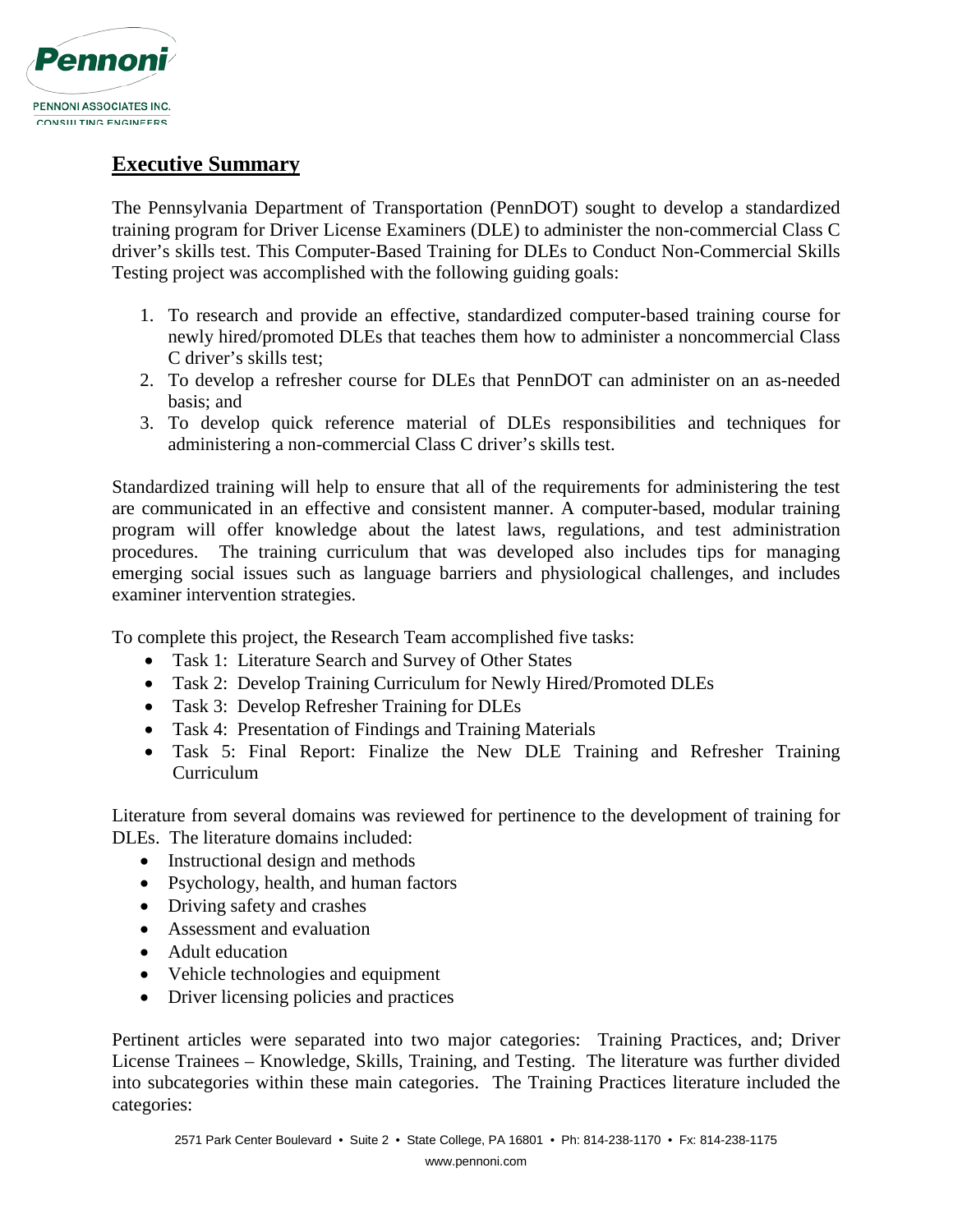- Training Methods
- Training Content
- Computer-based Training
- Self-paced Learning
- Training Effectiveness
- Driver Examiner Practices and Professionalism
- Emotional Labor

The Driver License Trainees: Knowledge, Skills, Training, and Testing literature included these categories:

- Testing and Licensing/Evaluation
- Driving Skills and Driver Age
- Declarative and Procedural Knowledge
- Controlled and Automatic Cognitive Processing
- Driver Training
- Self-assessment of Driving Skills
- Health and Driving
- Test Anxiety and Hands-on Task Performance
- ADA Accommodations
- Vehicle Technologies

As part of the research task, a survey of other state DOTs was conducted. The Project Team received responses from 23 state DOTs in the US and five responses from provincial DOTs in Canada. The survey queried DOT staff about:

- Driver examination components
- DLE Training
- DLE Manual/Handbook
- Changes/Updates to the DLE training program
- Best Practices

The training curriculum includes two separate computer-based courses: a three-hour course for newly hired and promoted DLEs; and a one-hour refresher course for experienced DLEs. Each course is modular in format, with each module containing its own knowledge assessment and evaluation to assist trainees with retaining new knowledge and gauging their success as they progress through the training.

For new DLEs, a blended learning experience is planned in a classroom setting. New DLE computer-based training sessions are planned to be facilitated by an experienced DLE who leads group discussion of the training topics. New DLEs will engage the computer-based course modules with other new DLEs present, as well as an experienced DLE, facilitating in-person discussion about the training content.

Note that the training is also built to be stand-alone training that can be completed individually. The new DLE course includes these five modules: (1) The Driver License Examiner; (2) The